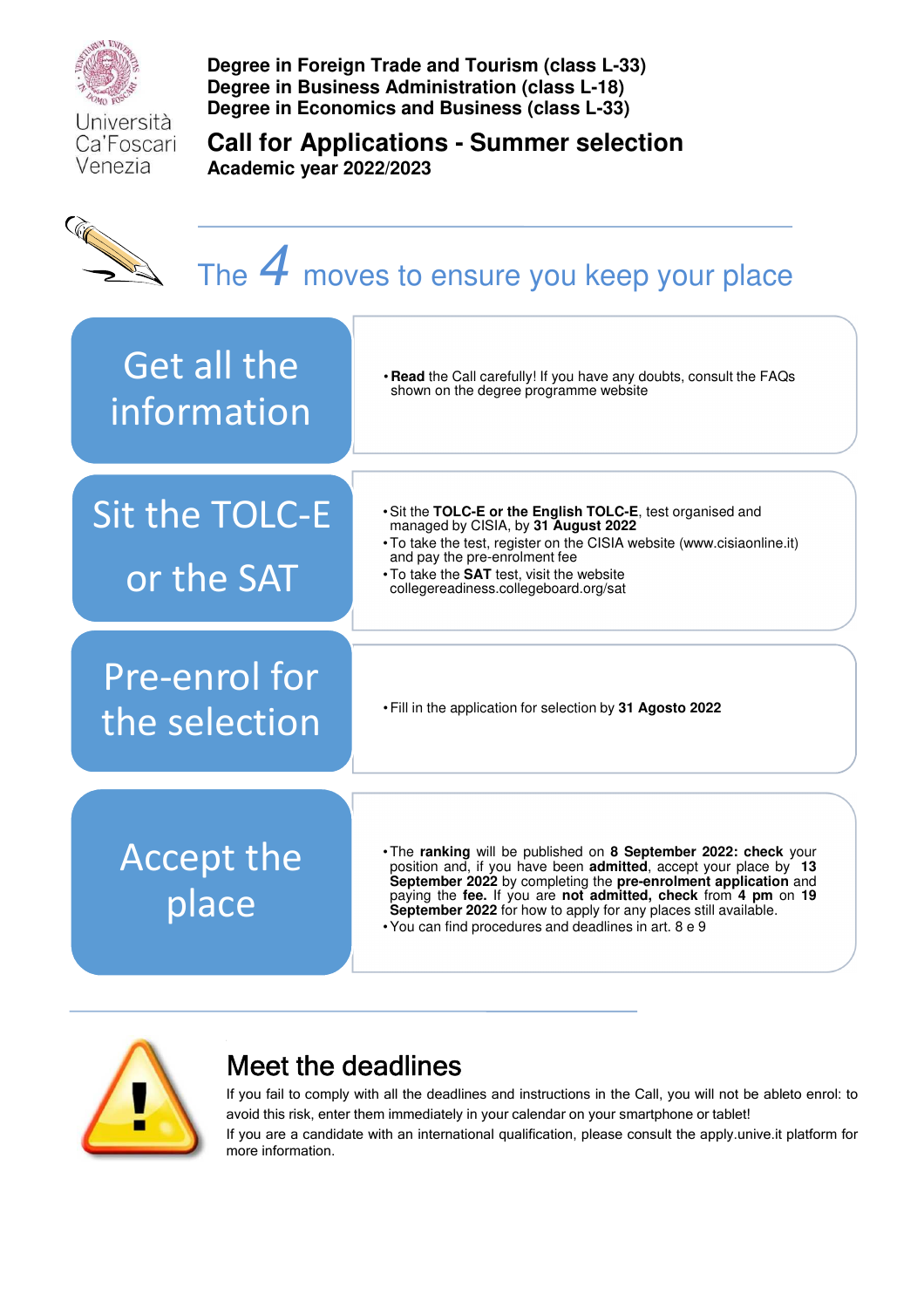# **Art. 1. Purpose of the call and general principles**

1. This call governs the enrolment procedures for the first year of the degree programme in Foreign Trade and Tourism, Business Administration and Economics and Business at the Ca' Foscari University of Venice for the Academic Year 2022/2023.

2. Once enrolment in the degree programme has been completed, suspension for enrolment in another degree programme, outgoing transfer and internal transfer are not allowed for the first year of the course.

3. The personal data provided by candidates<sup>1</sup> will be processed, in paper or electronic form, according to the regulations in force and included in the information available on the University website page: https://www.unive.it/pag/34663.

4. Candidates will be guaranteed access to the documents, in accordance with the provisions of Italian Law 241/1990 and subsequent amendments.

5. Candidates are advised not to wait until just before the deadlines governed by this call to complete the admission procedures for the degree programme in question. The University shall accept no liability for any malfunctions due to technical problems and/or overload of the communication line, and/or systems, or for any errors attributable to the actions of third parties, unforeseeable circumstances and force majeure.

# **Art. 2. Places available**

1. The places available in the **summer** are as follows:

- **135** for the degree programme in Foreign Trade and Tourism (Foreign Trade and Tourism Economics curricula);
- **120** for the degree programme in Business Administration (Business Administration curriculum);
- **70** for the degree programme in Business Administration (Business Administration and Management curriculum);
- **125** for the degree programme in Economics and Business (Economics and Business curriculum);
- **45** for the degree programme in Economics and Business (Economics, Markets and Finance curriculum).
- 2. The **total** places available for enrolment in the first year of the degree programme in Economics are as follows:
	- **340** for the degree programme in Foreign Trade and Tourism (Foreign Trade and Tourism Economics curricula);
	- **300** for the degree programme in Business Administration (Business Administration curriculum);
	- **180** for the degree programme in Business Administration (Business Administration and Management curriculum);
	- **310** for the degree programme in Economics and Business (Economics and Business curriculum);
	- **110** for the degree programme in Economics and Business (Economics, Markets and Finance curriculum).
- 3. The places made available in the spring selection, not assigned or assigned to candidates who fail to enrol by **1 August 2022**, shall be made available in the summer selection.

4. Of the total number of places indicated above, for non-EU international students needing a visa to enter Italy for long-term stays who meet the requirements of the M.I.U.R. note – Prot. No. 1291 of 16 May 2008, are reserved:

- **30 places, of which 5** reserved for students of Chinese citizenship (Marco Polo Project), for the degree programme in Foreign Trade and Tourism (Foreign Trade and Tourism Economics curricula);
- **1 position, of which 1** reserved for students of Chinese citizenship (Marco Polo Project), for the degree programme in Business Economics (Business Economics curriculum);
- **59 places, of which 4** reserved for students of Chinese citizenship (Marco Polo Project), for the degree programme in Business Administration (Business Administration and Management curriculum);
- **10 places, of which 4** reserved for students of Chinese citizenship (Marco Polo Project), for the degree programme in Economics and Business (Economics and Business curriculum).
- **20 places, of which 4** reserved for students of Chinese citizenship (Marco Polo Project), for the degree programme in Economics and Business (Economics, Markets and Finance curriculum).

Different forms of selection may be envisaged for this category of students. Further information can be found in the course descriptions on the website dedicated to international student: apply.unive.it.

5. The enrolment of non-EU students residing abroad in possession of the requirements set out in the M.I.U.R. note - Prot. No. 1291 of 16 May 2008 is **subject** to the evaluation of academic qualifications, via the special online procedure available on **apply.unive.it**.

# **Art. 3. Admission requirements**

 $\overline{a}$ 

- 1. Admission is subject to possession of one of the following academic qualifications:
	- five-year secondary school diploma, including language schools recognised by law;
	- diploma from teacher training college and art schools with a 1-year supplementary course; candidates who have not done the additional year can still participate even if, in the case of enrolment, they may be assigned grade debts to be recovered, according to the procedures established for each degree programme, within the first year of the course and without prejudice to any other additional educational obligations deriving from verification of preparation;
	- high school diploma obtained in accordance with Italian Law 27/10/1969 no. 754;
	- art diploma awarded by a State Art College;
	- secondary school qualification obtained abroad, provided it is approved for enrolment.
- 2. The candidates should possess the admission requirements before the expiry date defined for preliminary enrolment (**31 August 2022**).

 $<sup>1</sup>$  From now on, for the sake of simplicity, the text of this call shall use the male gender to indicate the people to whom it is addressed, even if they</sup> include both genders.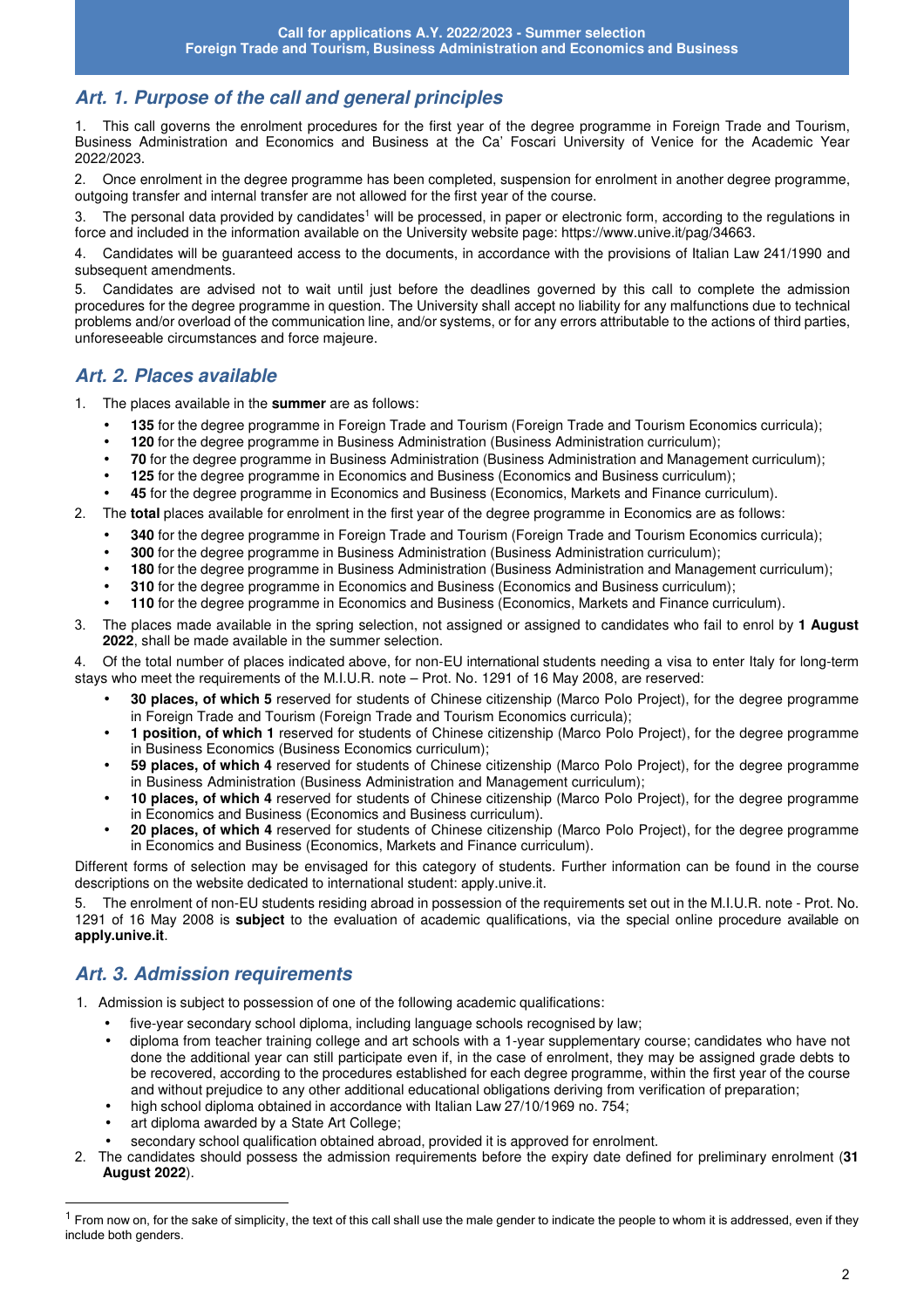- 3. Candidates who want to enroll in Business Administration and Management (Business Economy) and Economics, Markets, and Finance (Economics and Business) should possess an English language certification (at least B2 level of the CEFR). The list of recognised certificates and the specific exemptions is available on the dedicated webpage (www.unive.it/language-requirements).
- 4. EU and non-EU students with a qualification obtained abroad must necessarily undergo a preliminary online evaluation on the apply.unive.it platform. Further information on procedures and deadlines can be found on the "Preliminary evaluation for international students" web page available at the following link: www.unive.it/pag/12520/

# **Art. 4. Selection participation procedure**

- 1. The selection procedure is divided into **two** phases:
	- a) sit the **TOLC-E or English TOLC-E;**
	- b) **pre-enrolment** for the Ca' Foscari selection.

# **4.1. Sitting the TOLC-E or English TOLC-E**

- a) Sitting the TOLC-E or English TOLC-E requires:
	- registration for the test on the CISIA website (www.cisiaonline.it), selecting 'TOLC at the university' or 'TOLC@CASA' and registering for the test;
	- payment of the test registration fee of **€30.00.**
- b) To participate in the selection, the TOLC test must be taken by **31 August 2022**.
- c) For the purposes of this call, TOLC-E or English TOLC-E tests taken from January 2021 are valid.

# **4.2. "SAT" and "GMAT" tests**

a) Candidates who obtained a total score of at least 955 out of 1600 in the SAT test or at least 490 out of 800 in the GMAT test are exempted from taking the test.

b) During the pre-enrolment phase, candidates who have taken either the SAT or GMAT test must upload the certificate displaying the score achieved, as indicated in point 4.3 below.

c) For the purposes of this call, SAT or GMAT tests taken from January 2021 are valid.

d) Candidates who obtained a total score of at least 955 out of 1600 in the SAT test or at least 490 out of 800 in the GMAT test shall be positioned in the ranking on the basis of the following conversion formula:

# **SAT/GMAT test total score conversion**

*T*SAT = *Total score achieved by the candidate in the SAT test*

*T*GMAT = Total score achieved by the candidate in the GMAT test

*T* = *Total score equivalent to TOLC-E or English TOLC-E score* 

*T* = 0.04186×*T*SAT - 30.977

*T* = 0.087097×*T*GMAT - 33.677

# **4.3. Pre-enrolment for the Ca' Foscari selection**

**The online pre-enrolment procedure allows candidates to be included in the ranking for enrolment on the degree courses at** *Ca' Foscari University of Venice, covered by this call, using the score achieved in the TOLC-E or English TOLC-E tests.* 

- a) To participate in the selection, candidates must pre-enrol online from **1 July** and **by 31 August 2022**.
- b) The online pre-enrolment procedure includes:
- **registration** on the university website (www.unive.it/registrazione or www.unive.it/registration).
	- Those who already possess access credentials to the Reserved Area, either for being former students or for having applied to other University programmes or courses, will not be required to register.
	- it is possible to **access the reserved area** of the www.unive.it website in three ways, depending on the student's status:
		- o those who already have a student number and password (because they are former students of the university) can log in with these credentials;
		- o candidates of Italian nationality, or currently residing in Italy, who do not have a student number and password, must log in with SPID. To obtain the SPID https://www.spid.gov.it/
		- o students of a nationality other than Italian, who are not currently in Italy and who do not have a student number and password, may request access credentials via the link www.unive.it/nospidaccess;
	- **enrolment for selection**, by selecting **Admission test** in the Reserved Area. To perform this procedure, in particular, candidates must:
		- o enter the details of a valid identification document and upload a copy (identity card, passport or driving licence); o choose an order of preference among the curricula for which you would like to enrol (point 4.4).
- c) Candidates who have taken either the SAT or GMAT test must upload the certificate displaying the score achieved. Candidates who have taken either the TOLC-E or the English TOLC-E test must not upload the certificate: Ca' Foscari will provide for acquisition of scores from CISIA telematically.
- d) Once the online procedure has been completed, candidates shall receive a confirmation email at the email address provided during registration.
- e) At the end of the pre-enrolment procedure, candidates will be able to print the pre-enrolment receipt with the pre-enrolment number that will be used to publish the final ranking.
- f) Once the pre-enrolment procedure has been completed, changes may only be made to the choice of degree programmes and no later than **31 August 2022**.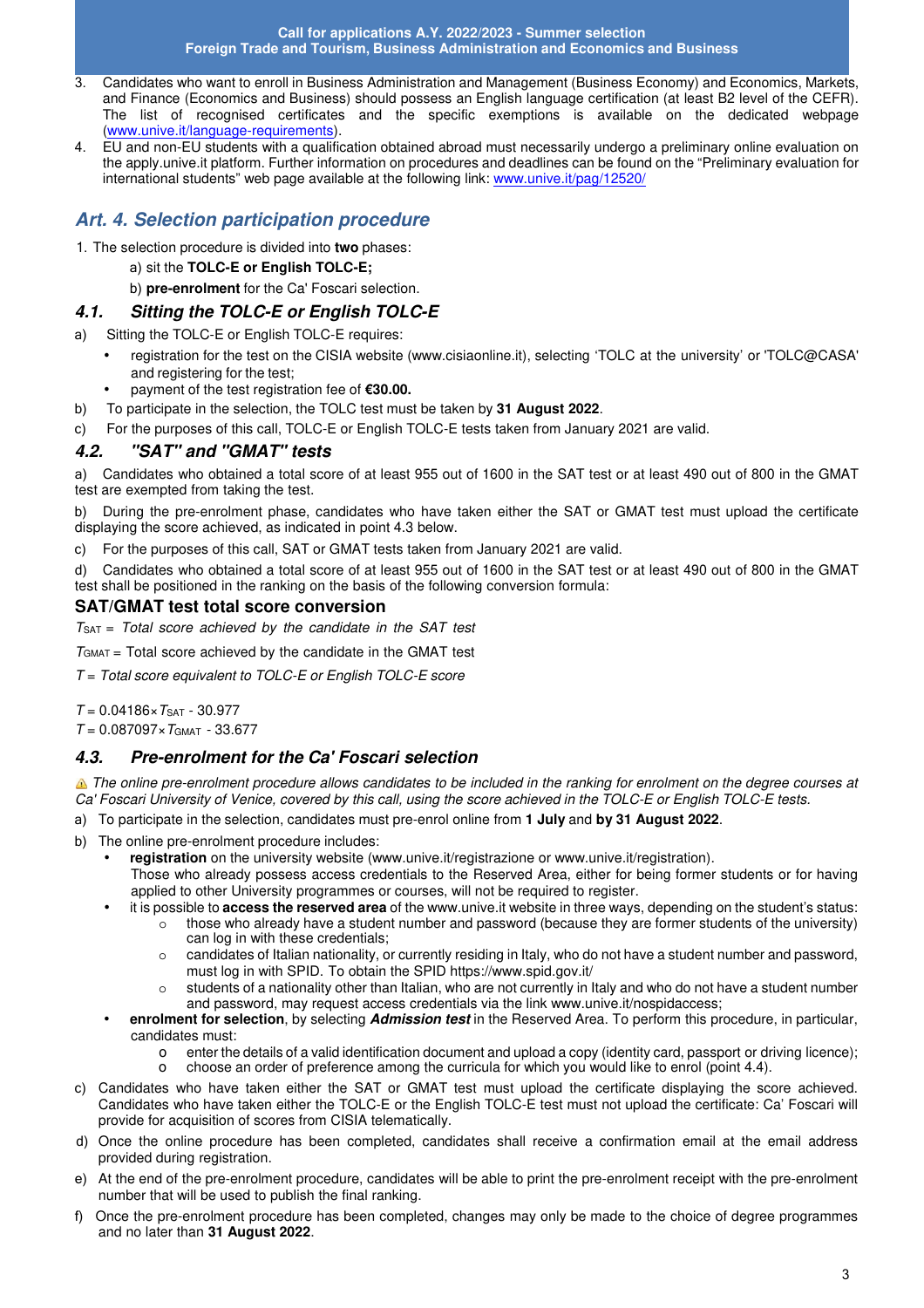g) In the event of difficulties in completing the pre-enrolment procedure, candidates can request support from the Enrolment Area, on the page: https://www.unive.it/faqsforstudents.

# **4.4. Choice of curricula**

a) In the degree programme pre-enrolment phase, pursuant to art. 1, paragraph 1, you can specify up to 3 choices, expressing an order of preference (1st, 2nd and 3rd choice), which shall be **binding** for the purposes of enrolment on the course.

b) If candidates are not classified in a position of admission to their 1st choice, the place in the 2nd choice course will be considered. If candidates are not classified in a position of admission to their 1st and 2nd choices, the place in the 3rd choice course will be considered.

*For example: Mario Rossi has chosen to compete for a place on the Economics and Business programme (Economics and Business curriculum) (1st choice) and the Business Administration programme (Business Administration and Management curriculum) (2nd choice).* 

*If he is classified for admission to both choices, he will only be admitted to the degree course in Economics and Business (Economics and Business curriculum) (1st choice) and the classification in the ranking for Business Administration (Business Administration and Management curriculum) (2nd choice) will be cancelled. He can therefore accept the place and enrol only on the degree programme in Economics and Business (Economics and Business curriculum) (1st choice).* 

*If he is not admitted to the Economics and Business programme (Economics and Business curriculum) (1st choice) and admitted to the Business Administration programme (Business Administration and Management curriculum) (2nd choice), he can:* 

- **accept** *the place on the degree programme in Business Administration (Business Administration and Management curriculum) (2nd choice): in this case, he must subsequently complete the enrolment, under penalty of removal from the ranking, on the degree programme in Business Administration (Business Administration and Management curriculum) (2nd choice) and cannot under any circumstances request the transfer to the degree programme in Economics and Business (Economics and Business curriculum) (1st choice).*
- **not accept** *the place on the degree programme in Business Administration (Business administration and management curriculum) (2nd choice) and apply for one of the places that may be vacated due to withdrawals.*

*If he is not admitted in any of the rankings, he can enrol only if he is classified for admission in ranking changes due to withdrawals b (see art.8, point 3).* 

### **4.5. English language certificate of at least level B2**

a) Enrolment for the curricula taught in English (Business Administration - Business Administration and Management curriculum, Economics and Business - Economics, Markets and Finance curriculum) is subject to possession of a certificate of at least level B2 in English.

b) The list of recognised certificates and exemptions are published on the dedicated page (www.unive.it/languagerequirements).

- c) The admission test **does not** constitute verification of English language proficiency of at least level B2.
- d) Eligible candidates must upload the language certificate attesting to at least level B2 in English, or the special selfcertification form in cases of exemption, at the time of enrolment.

# **Art. 5. TOLC-E or English TOLC-E tests taken at home (TOLC@CASA)**

# **5.1. General information**

a) TOLC@CASA tests, equivalent to CISIA Online Tests (TOLC) are a tool for the orientation and evaluation of initial skills, delivered on a computerised platform and managed by the Interuniversity Consortium of Integrated Access Systems (CISIA). These are individual tests, that differ from student to student, made up of questions automatically and randomly selected from the CISIA TOLC database using proprietary software, created and managed by CISIA. All the TOLC tests generated, of the same type, are of the same difficulty level. The CISIA TOLC database, containing the questions used in the tests, is protected and validated by scientific commissions specifically established by CISIA. With the TOLC@CASA, the test is taken at home instead of at the university.

b) Students admitted to the TOLC@CASA are enrolled in the fourth or fifth year of high school or have already been awarded a diploma.

c) The TOLC@CASA can be repeated, but only once a month (calendar month).

d) For the purposes of the selection of this call, the best score of all TOLC- E, English TOLC-E and TOLC@CASA tests taken will be considered.

e) The CISIA website (www.cisiaonline.it) offers TOLC test simulations and provides special manuals and mentors to prepare for the test (http://www.cisiaonline.com).

# **5.2. Test subjects**

a) The TOLC-E is made up of 36 questions (13 logic, 10 verbal comprehension and 13 maths). There are also 30 questions in English, whose results do not affect the score for the admission covered by this call.

The English TOLC-E is made up of 36 questions (13 logic, 10 verbal comprehension and 13 maths).

The questions on Logic and Verbal Comprehension test the candidates' aptitude rather than ascertaining knowledge acquiredat high school. Therefore, they do not require specific preliminary preparation.

The maths section includes Number properties and operations on numbers (integers, rational numbers, real numbers). Absolute value. Polynomials (operations, factorisation). Algebraic equations and inequalities of first and second degree or reducible to these. Powers and roots. Exponentials and logarithms. Calculations with the use of logarithms. Fractional, irrational, logarithmic and exponential rational equations and inequalities. Literal calculation. Practical resolution of simple linear systems. Cartesian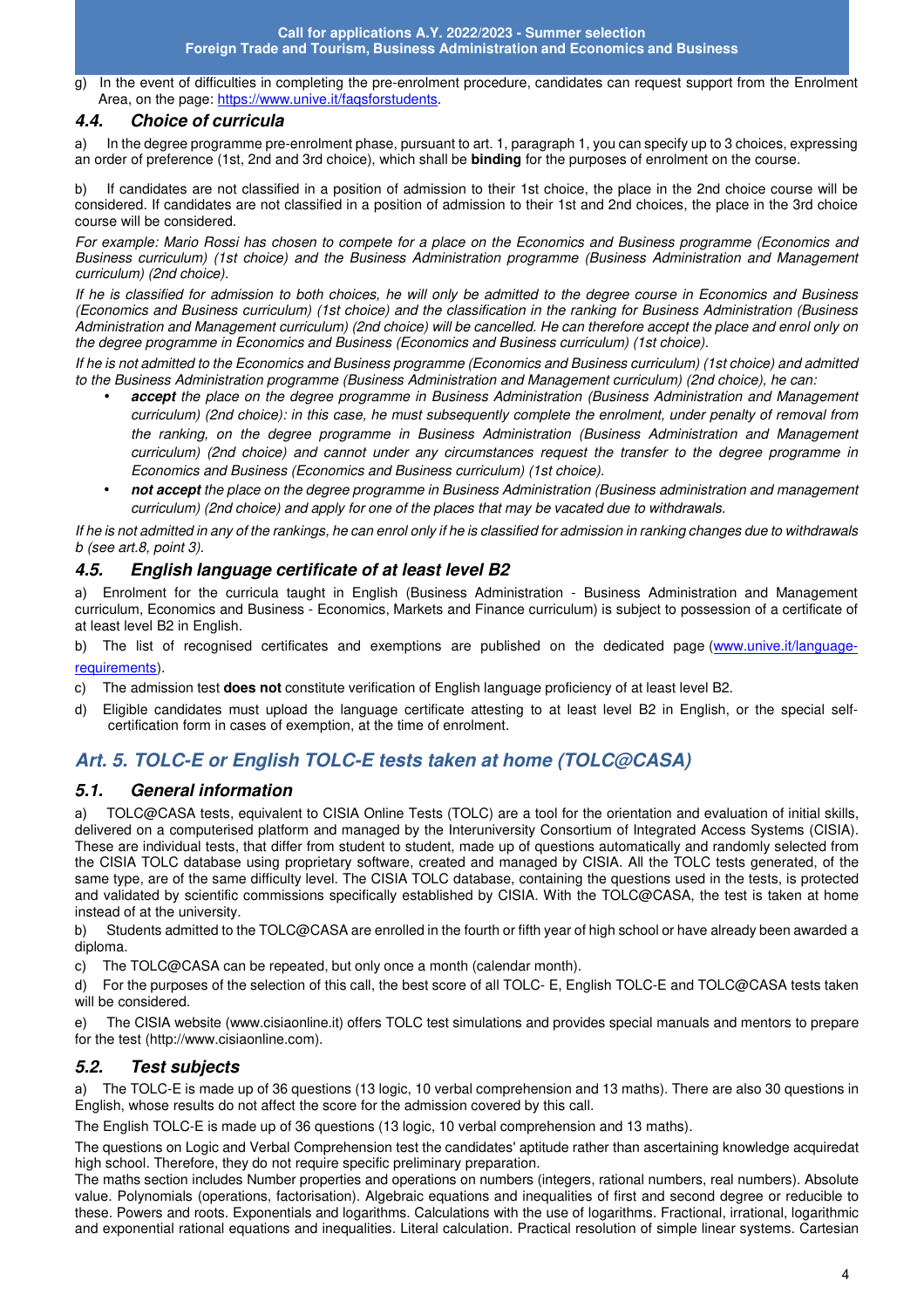coordinates. Equations of straight lines and simple geometric loci (parabola, circumference, hyperbola, ellipse). Graphs of elementary functions.

The TOLC-E lasts 1 hour and 30 minutes. The English section involves an additional 15 minutes; the results of the English section do not affect the evaluation outlined in this call nor does it replace any language assessments required by the degree programme for admission. This section only constitutes a sort of self-assessment for the student and makes the test more interchangeable on national level with other test centres.

The English TOLC-E lasts 1 hour and 30 minutes.

b) The test result, with the exception of the English language assessment section of the TOLC-E, is determined as follows:

- correct answer 1 point;
- wrong answer minus 0.25 points:
- answer not given 0 points.

# **Art. 6. Sitting the TOLC@CASA test**

#### **6.1 Dates**

- a) Students can also take part in the Ca' Foscari selection by sitting the TOLC@CASA organised by another university.
- b) The TOLC@CASA dates organised by Ca' Foscari are:
	- 19, 20, 21 and 22 July 2022;
	- 23, 24, 25, 30 and 31 August 2022.

#### **6.2. Obligations of candidates**

a) To sit the TOLC @ CASA, all the students must guarantee that they have the necessary equipment and that they have followed all the instructions given in the specifications that they sign and receive by e-mail at the time of registration. These specifications can also be found in the individual TOLC profile pages.

b) Students must:

- test both the PC and mobile device according to the instructions received after registering for the TOLC@CASA, i.e., perform the TOLC@CASA organiser tests on the PC and the virtual classroom tests on the mobile device;
- prepare the right equipment for sitting the TOLC@CASA;
- prepare the room in which they will sit the TOLC@CASA according to the CISIA instructions;
- make sure that the PC and the mobile device are always connected during the TOLC@CASA, taking into consideration that the average data exchanged via the PC will be in the order of 50MB and those exchanged with the mobile device in the order of 1GB;
- upload a copy of an identity document to their TOLC profile, which will be viewed by the Virtual Classroom Commissioner; the uploaded file must provide a clear image and legible data, under penalty of exclusion from the TOLC@CASA.

In order for the TOLC@CASA to be considered valid, users must remain connected for the duration of the test, both with the PC and with the mobile device. Brief disconnections will be managed by the Virtual Classroom Commissioners, who will decide on each individual case.

d) Students must remain silent for the duration of the test to avoid disturbing the other candidates present in the virtual classroom. Students may use blank sheets of paper and a pen only. In the event of specific assigned aids, assistive devices will be permitted and therefore it may be possible to use a non-scientific calculator and/or teaching assistant.

e) The TOLC@CASA rules for students are available at the link: https://www.cisiaonline.it/area-tematica-tolccisia/regolamenti/regolamento-tolccasa/

#### **6.3. Support for candidates with disabilities and candidates diagnosed with specific learning disabilities (DSAs)**

a) The test is organised by the University taking into account the individual needs of candidates with disabilities, in accordance with Italian Law no. 104/1992 and subsequent amendments and students with DSAs pursuant to Italian Law no. 170/2010.

b) Should candidates with a disabilities or specific learning disabilities wish to use individualised methods for performing the admission test, they must submit a specific request, attaching the relevant certification, during the TOLC-E enrolment phase. Requests will be evaluated on the basis of the documentation presented. In particular:

- candidates with disabilities can sit the admission test using the necessary aids and with additional time relative to the specific disability;
- candidates with specific learning disorders (DSAs), as referred to in Italian Law no.170/2010, shall benefit from additional time for completing the admission test. In cases of particular certified serious disability, further measures are possible to ensure equal opportunities in completing the test.
- c) Candidates must submit the request for aid during the online pre-registration for the TOLC-E and:
	- state the type and degree of disability/disorder;
	- specify any special features of the aid requested:
	- attach a certification/diagnosis attesting to having the disability/disorder declared in .PDF format.

# **Art. 7. Rankings**

1. Candidates shall be included only in the rankings of the degree programmes for which they have correctly pre-enrolled,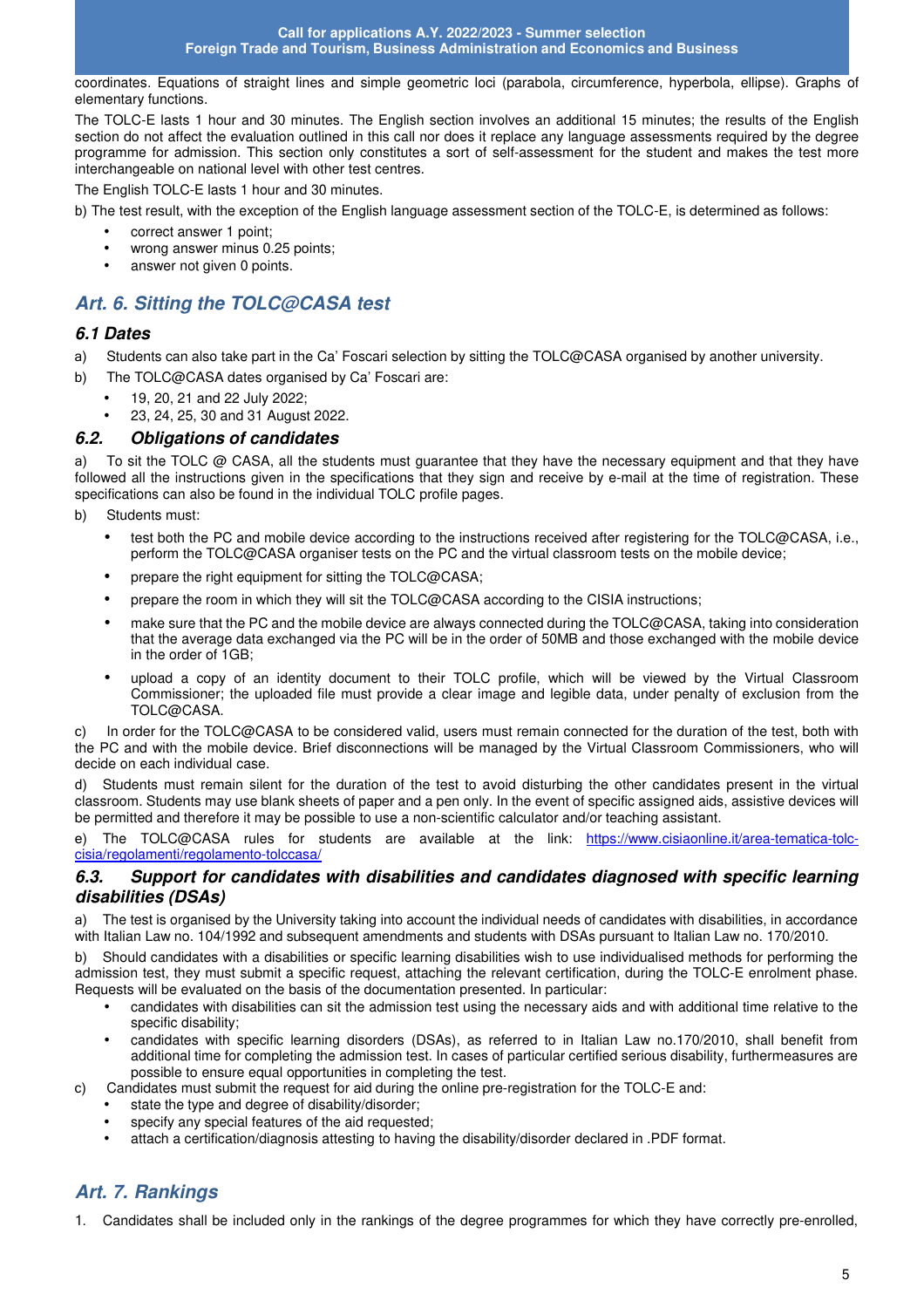#### following the procedures described in art. 4 above.

2. Only candidates who have passed the TOLC-E or English TOLC-E test, including via TOLC@CASA, within the deadlines set out in this call for applications shall be eligible.

3. Candidates who expressed more than one preference in the enrolment phase shall be classified in the rankings for all the choices made but can accept the place and enrol only for the choice for which they are classified in a position of admission, in the order of preference expressed, regardless of the position achieved in the ranking for lower preferences.

4. The ranking is drawn up for the purpose of this call based on the score obtained in the TOLC-E, excluding the score obtained in the English language section, or in the English TOLC-E.

5. In the event of a tie, priority is given to the candidate with the higher diploma mark. In case of further tie, priority is given to the younger candidate.

6. The rankings shall be published on **8 September 2022 at 4 pm** on the University website (www.unive.it), following the path *Academics and services > Bachelor's and Master's degrees,* selecting the chosen degree programme, then selecting *Enrol* > *Evaluation results*. The admission results will be linked to the pre-enrolment number received during the pre-enrolment phase. The persons concerned shall not be notified by the university in writing or by telephone.

7. The ranking will also show verification of the preparation required for access to the degree programmes in Economics at Ca' Foscari University, as specified in the art. 10 below.

# **Art. 8. Acceptance of the place and repechage procedure**

#### **8.1. General principles**

- a) The enrolment procedure includes the enrolment of selected students and a round of repechage for any places still available.
- b) Candidates who fail to enrol according to the deadlines and procedures provided for in this article forfeit the right to enrol.

#### **8.2. Acceptance of the place**

- a) Candidates classified for admission in the ranking must accept the place through the dedicated online procedure as defined under art. 9 **from 8 to 13 September 2022.**
- b) Candidates classified for admission in the ranking who do not accept the place in the manner indicated above shall be considered to all intents and purposes to have withdrawn from application.
- c) Any places vacated following withdrawal shall be made available via repechage, according to the methods indicated below. Candidates not already enrolled, including successful candidates and those who had not accepted the vacancy by the deadline defined under paragraph a) are entitled to submit a request for repechage.

#### **8.3. Repechage procedure and ranking changes due to withdrawals**

- a) On **19 September 2022** at **4 pm**, a notice will be published on the University website with the number of places still available.
- b) The candidates who obtained a score equal to or higher than **9/36** in the TOLC-E or English TOLC-E tests, or failed to carry out the preliminary enrolment procedure, or to accept a place by 13 September 2022, may accept a place from one of the rankings to which they have correctly preliminary enrolled, regardless of the order of preference indicated, and according to the places available.
- c) From **19 to 21 September 2022**, the candidates who obtained a score equal to or higher than **9/36** in the TOLC-E or English TOLC-E tests should accept the place and proceed to the enrolment procedure according to the provisions defined under art. 9 below.
- d) A notice about the number of place eventually still available shall be published on the university website on **28 September 2022 at 4 pm**. All candidates who failed to perform the preliminary enrolment procedure and have not accepted the offered place by the above-mentioned deadlines, may accept a place from one of the rankings to which they have correctly preenrolled, regardless of the order of preference indicated, and according to the places available**.**
- e) From **28 September to 3 October 2022** eligible candidates will be able to accept the places by enrolling in the manner described in art. 9 below.

#### **8.4. Withdrawal**

a) Candidates classified for admission in the ranking who do **not** accept the place in the manner indicated shall be considered to all intents and purposes to have withdrawn from application.

# **Art. 9. Enrolment**

#### **9.1. Enrolment procedure**

- a) Enrolment may only be performed according to the procedures outlined below.
- b) The enrolment procedure consists of two steps:
	- updating the enrolment application;
	- payment of the first instalment of tuition and fee payments.

c) **Compilation of the online enrolment application by the deadlines referred to in art. 8 above**: candidates must log in to the Reserved Area of the website following the procedure used for the pre-enrolment procedure and select *Immatricolazione ai corsi ad accesso programmato*. After choosing the Master's degree programme, candidates must upload a passport-size photograph in .JPG format and the following documents:

• where held, language certificates of proficiency in English level B1;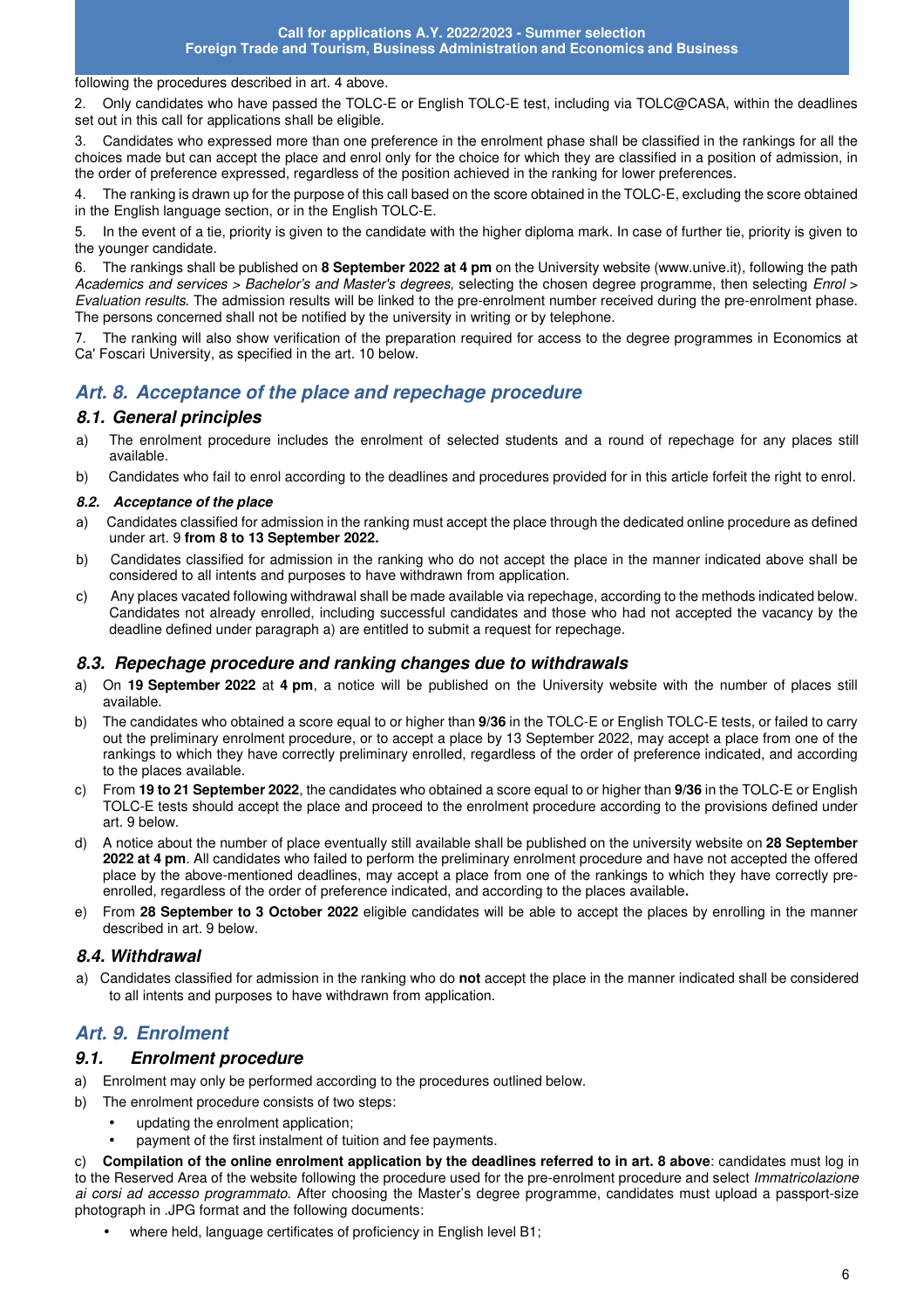- for those enrolling for curricula taught in English, language certificates of proficiency in English level B2 or selfcertification in cases of exemption;
- disability certification for students with degree of disability of 66% or more, with the right to exemption from university fees, or with degree of disability of between 50% and 65%, with the right to reduced fees;
- for students with academic qualifications achieved abroad, any documentation that the candidate was unable to produce during the assessment of admission requirements through the specific online procedure apply.unive.it;
- in the case of a non-EU students residing in Italy, a copy of the residence permit;
- any other documents useful for enrolment.

d) **Payment of the first installment of tuition and fee payments**: after filling the enrolment form, the candidate shall proceed by clicking on the "payments" button to receive indications on how to use the PagoPa system to pay.

e) The payment of the first instalment must be made **no later than the deadlines for acceptance of the place**, as indicated in art. 8 above.

f) Students who are entitled to do so may pay the already reduced amount of the first instalment in accordance with the administrative provisions available at www.unive.it/tuitionfees.

g) Once the first instalment is paid and enrolment has been completed, this amount cannot be refunded in any circumstances.

h) Non-EU students residing abroad and students with a qualification obtained abroad must also have had their academic qualifications assessed via the special online procedure and must enrol within the deadlines given in point 9.1 of this article. For information, please contact the Welcome Department (welcome@unive.it).

#### **9.2. Completion of enrolment**

a) Updating academic qualification information and paying the first instalment **do not lead to the automatic enrolment** of the student. Enrolment will be completed within **seven working days** following payment and notified via email.

# **Art. 10. Verification of Additional Learning Requirements (OFA) and the required language proficiency**

1. Degree programmes in Foreign Trade and Tourism (Foreign Trade and Tourism Economics curricula), Business Administration (Business Administration curriculum) and Economics and Business (Economics and Business curricula), require adequate knowledge of mathematics and at least B1 in English.

2. Degree programmes in Business Administration (Business Administration and Management curriculum) and Economics and Business (Economics, Markets and Finance curricula), require adequate knowledge of mathematics and at least B2 in English.

3. The TOLC-E or English TOLC-E test is used to verify the required mathematical knowledge but does not verify proficiency in English.

4. Candidates who are selected without having achieved the minimum total score of **4** out of **13** in the mathematics section of the TOLC-E or English TOLC-E may enrol, however they will be assigned an Additional Learning Requirement (OFA), to be recovered before taking the mathematics and statistics, economics, business exams, and in any case by 30 September of the year following enrolment.

5. The methods for recovering OFAs are available on the University website (www.unive.it), following the path *Academics and services > Bachelor's and Master's degrees,* selecting the chosen Degree programme, then *Study* > *OFA and Eligibility.* 

6. The mathematics OFA is also considered to have been recovered if the candidate passes the SAT or GMAT with a section score of at least 535 out of 800 in the SAT Maths test or at least 42 out of 60 in the GMAT Quantitative test*.* 

7. For the verification of possession of English proficiency of at least B1 for the degree programmes in Foreign Trade and Tourism (Foreign Trade and Tourism Economics curricula), Business Administration (Business Administration curriculum) and Economics and Business (Economics and Business curriculum), exemption is granted for candidates who have been awarded one of the certificates listed or who meet the exemption requirements described in the dedicated web page (www.unive.it/language-requirements). Otherwise, students will be assigned an OFA to be recovered after enrolment and by 30 September of the following year.

8. For the verification of possession of English proficiency of at least B2 for the degree programmes in Business Administration (Business Administration and Management curriculum) and Economics and Business (Economics and Business curriculum), exemption is granted for candidates who have been awarded one of the certificates listed or who meet the exemption requirements described in the dedicated web page (www.unive.it/language-requirements). Students who fail to certify B2 proficiency in English **cannot be enrolled**.

# **Art. 11. Transfers, Internal Transfers, Enrolment with credit transfer**

1. Transfers from other universities and internal transfers to the first year of the course are not permitted. Transfers to other universities and suspension of studies are not permitted once enrolment in the first year of the course has been completed.

2. Procedures and deadlines for enrolment with credit transfer are available on the University website (www.unive.it), following the path *Academics and services > Bachelor's and Master's degrees,* selecting the chosen Degree programme, then *Enrol > Admission*.